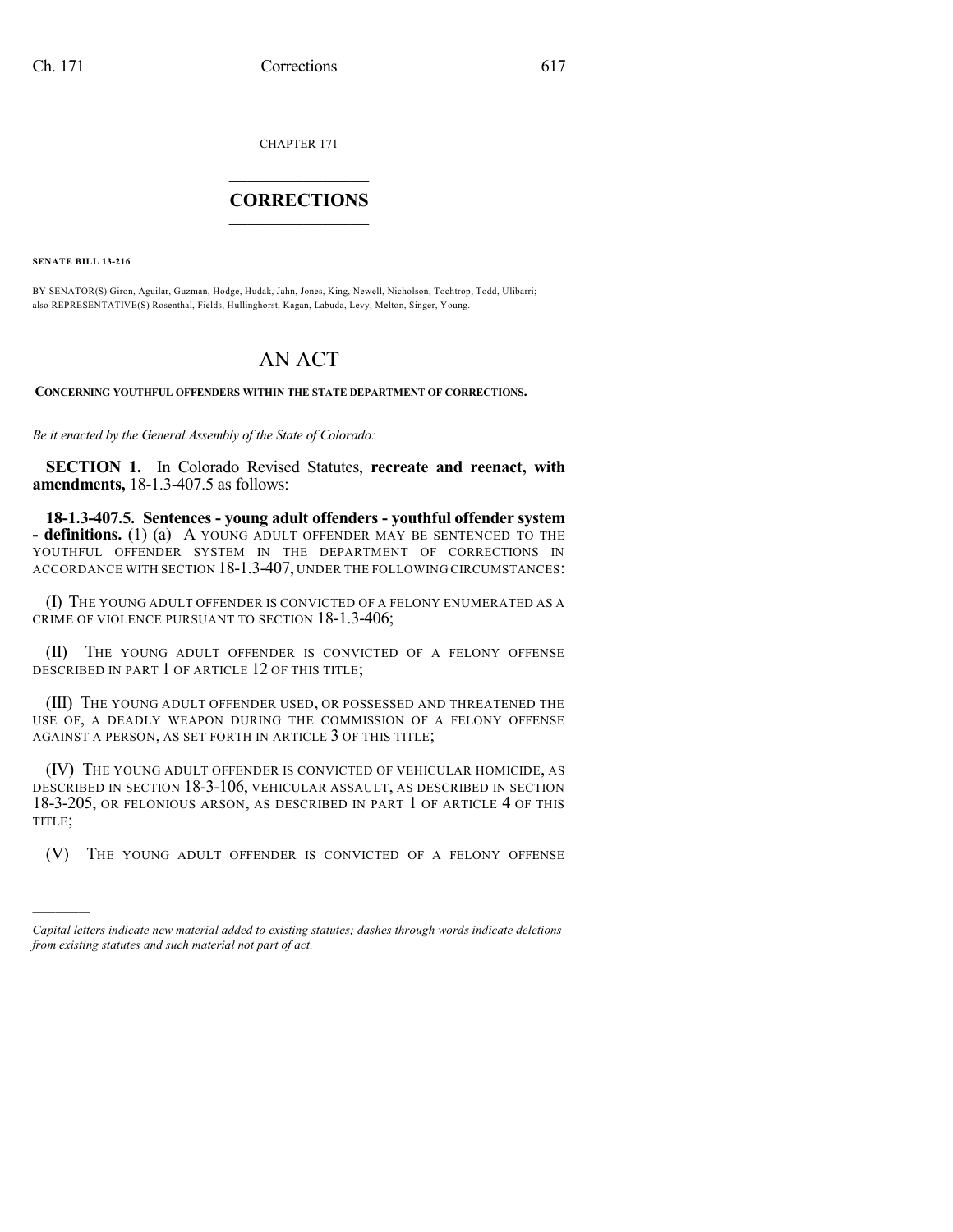618 Corrections Ch. 171

DESCRIBED IN SECTION 18-1.3-401 AS A CLASS 3 FELONY, OTHER THAN THE FELONIES DESCRIBED IN SECTION  $18-3-402(1)(d)$  and Section  $18-3-403(1)(e)$ , as it existed PRIOR TO JULY 1, 2000, AND HAS, WITHIN THE TWO PREVIOUS YEARS, BEEN ADJUDICATED A JUVENILE DELINQUENT FOR A DELINQUENT ACT THAT WOULD CONSTITUTE A FELONY IF COMMITTED BY AN ADULT; OR

(VI) THE YOUNG ADULT OFFENDER IS CONVICTED OF A FELONY OFFENSE, AND IS DETERMINED TO HAVE BEEN AN "HABITUAL JUVENILE OFFENDER", AS DEFINED IN SECTION 19-1-103 (61), C.R.S.

(b) THE OFFENSES DESCRIBED IN PARAGRAPH (a) OF THIS SUBSECTION (1) SHALL INCLUDE THE ATTEMPT,CONSPIRACY, OR SOLICITATION TO COMMIT SUCH OFFENSES.

(2) (a) NOTWITHSTANDING THE CIRCUMSTANCES DESCRIBED IN SUBSECTION (1) OF THIS SECTION, A YOUNG ADULT OFFENDER SHALL BE INELIGIBLE FOR SENTENCING TO THE YOUTHFUL OFFENDER SYSTEM IF THE YOUNG ADULT OFFENDER IS CONVICTED OF ANY OF THE FOLLOWING:

(I) A CLASS 1 OR CLASS 2 FELONY;

(II) A SEXUAL OFFENSE DESCRIBED IN SECTION 18-6-301, SECTION 18-6-302, OR PART 4 OF ARTICLE 3 OF THIS TITLE; OR

(III) ANY OFFENSE, IF THE YOUNG ADULT OFFENDER HAS RECEIVED A SENTENCE TO THE YOUTHFUL OFFENDER SYSTEM FOR ANY PRIOR CONVICTION.

(b) NOTWITHSTANDING THE PROVISIONS OF PARAGRAPH (a) OF THIS SUBSECTION (2), A YOUNG ADULT OFFENDER WHO IS CHARGED WITH FIRST DEGREE MURDER AS DESCRIBED IN SECTION 18-3-102 (1) (b) AND PLEADS GUILTY TO A CLASS 2 FELONY AS A RESULT OF A PLEA AGREEMENT IS ELIGIBLE FOR SENTENCING TO THE YOUTHFUL OFFENDER SYSTEM IF THE YOUNG ADULT OFFENDER WOULD BE ELIGIBLE FOR SENTENCING TO THE YOUTHFUL OFFENDER SYSTEM FOR A CONVICTION OF THE FELONY UNDERLYING THE CHARGE OF FIRST DEGREE MURDER AS DESCRIBED IN SECTION 18-3-102 (1) (b).

(3) AS USED IN THIS SECTION, UNLESS THE CONTEXT OTHERWISE REQUIRES, A "YOUNG ADULT OFFENDER" MEANS A PERSON WHO IS AT LEAST EIGHTEEN YEARS OF AGE BUT UNDER TWENTY YEARS OF AGE AT THE TIME THE CRIME IS COMMITTED AND UNDER TWENTY-ONE YEARS OF AGE AT THE TIME OF SENTENCING PURSUANT TO THIS SECTION.

**SECTION 2.** In Colorado Revised Statutes, **add** 17-1-115.7 as follows:

**17-1-115.7. Prevention of sexual assaults on youthful inmates - compliance with federal law - report - definitions.** (1) ON OR BEFORE AUGUST 20, 2013, THE DEPARTMENT SHALL IMPLEMENT POLICIES PURSUANT TO THE FEDERAL "PRISON RAPE ELIMINATION ACT OF 2003", 42 U.S.C. 15601 ET SEQ., TO ENSURE COMPLIANCE WITH THE PROVISIONS THEREOF RELATING TO YOUTHFUL INMATES, AS CODIFIED AT 28 CFR 115.14.

(2) ON OR BEFORE OCTOBER 1, 2013, AND ON OR BEFORE EACH OCTOBER 1